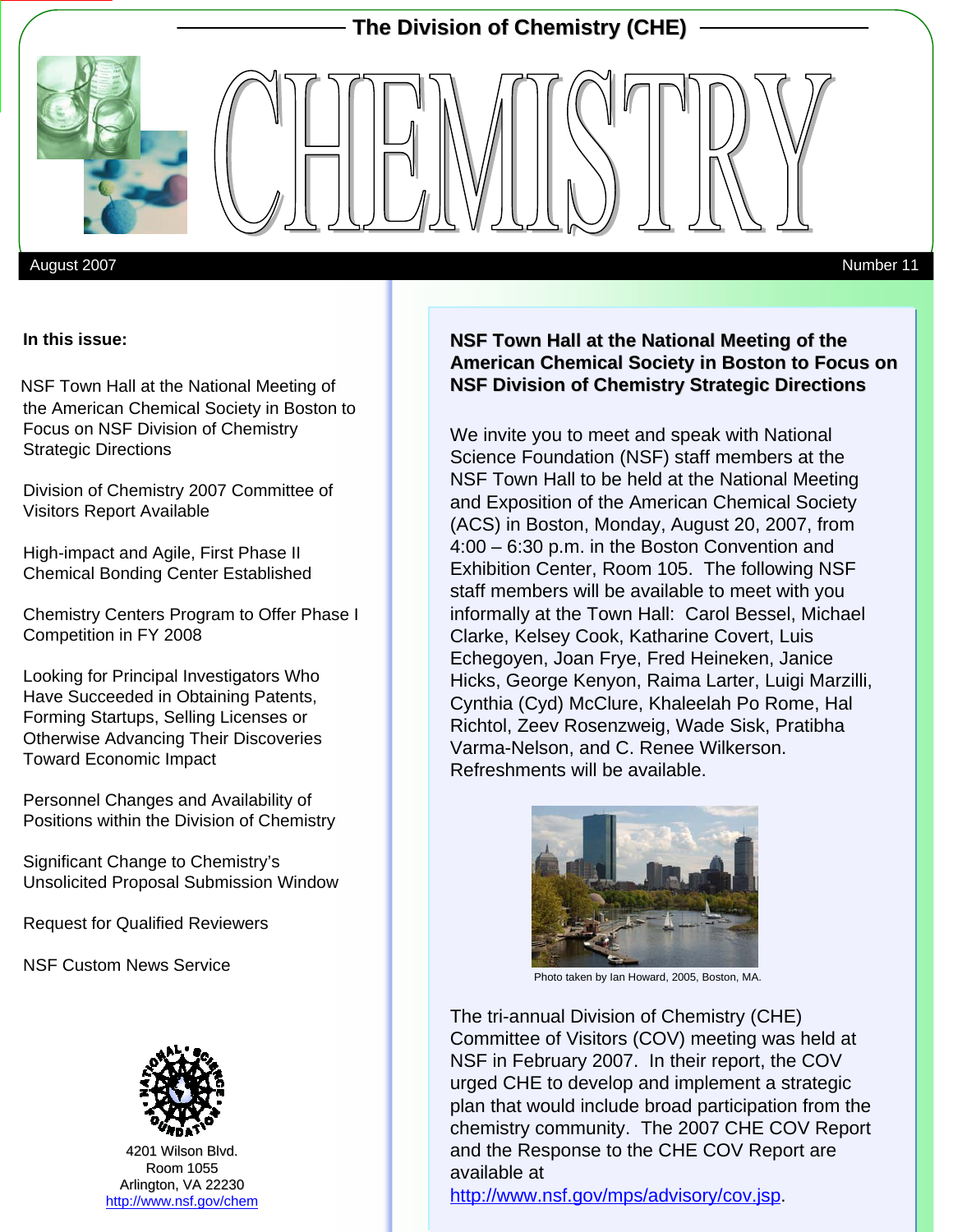Continued from cover page.

The focus of the 2007 NSF Town Hall is to collect input for the development of CHE Strategic Directions. Dr. Luis Echegoyen, Director of the NSF Division of Chemistry, is the featured speaker at 5:00 p.m. All members of the chemistry community are invited to attend the Town Hall and participate in a lively discussion on how to best develop NSF CHE Strategic Directions. Town Hall attendees are asked to submit their written comments and advice using bulletin boards that will be available at the meeting. Members of the community may also respond by email at [chemplans@nsf.gov](mailto:chemplans@nsf.gov). Feedback collected at the Town Hall will be utilized by CHE in the development of their Strategic Directions.

The vision for the CHE Strategic Directions document is broad and includes discovery as well as workforce development, tool development and organizational excellence. In addition to discussing CHE Strategic Directions, the Town Hall is an excellent opportunity to share information and perspectives on developments in the chemistry community and at NSF. We look forward to seeing you there.

# **Division of Chemistry 2007 Committee of Visitors Report Available**

The Division of Chemistry COV met February 7-9, 2007, to review actions taken on proposals handled by CHE during the three year period of 2004-2006 and to review the outputs and outcomes of past and current CHE investments. To review proposal actions, COV sub-panel members studied a representative sample of proposals from the previous three years. The COV was comprised of 30 members from the scientific community chosen for their scientific expertise and awareness of developments in their respective fields of the chemical sciences. COV Chair was Professor Geraldine Richmond of the University of Oregon. The Division extends a sincere thank you to Chair Richmond and members of the COV for their hard work and participation. The 2007 NSF CHE COV Report and CHE Response are available at

[http://www.nsf.gov/mps/advisory/cov.jsp.](http://www.nsf.gov/mps/advisory/cov.jsp)

# **High-impact and Agile, First Phase II Chemical Bonding Center Established**

The Center for Enabling New Transformations through Catalysis (CENTC) at the University of Washington is the first Phase II center to be funded through the Division of Chemistry's Chemical Bonding Centers (CBC) Program. The Center is supported with a five-year \$15 million grant. Karen Goldberg is the Center's Director leading a team of 15 investigators from 11 institutions.

Center investigators will collaborate in the development of efficient, inexpensive and environmentally friendly methods of synthesizing organic materials through activation of strong bonds. Investigators will utilize transformative research methods to develop new tandem catalysis systems that selectively activate and functionalize strong bonds.

Research conducted by CENTC on new processes for upgrading low number hydrocarbon chains to higher number hydrocarbon chains via the Fischer-Tropsch (F-T) process and metathesis of alkanes exemplifies the goals of the American Competitiveness Initiative and may lead to an increased use of F-T diesel, a more environmentally benign fuel than conventional diesel or gasoline, and to a decreased dependence on imported energy. Potential applications of CENTC's research include the synthesis of organic materials using hydrocarbon resources ranging in complexity from simple hydrocarbon chains to complex biological molecules, which could have a profound impact on the petrochemicals, agrochemical, plastics and pharmaceutical industries.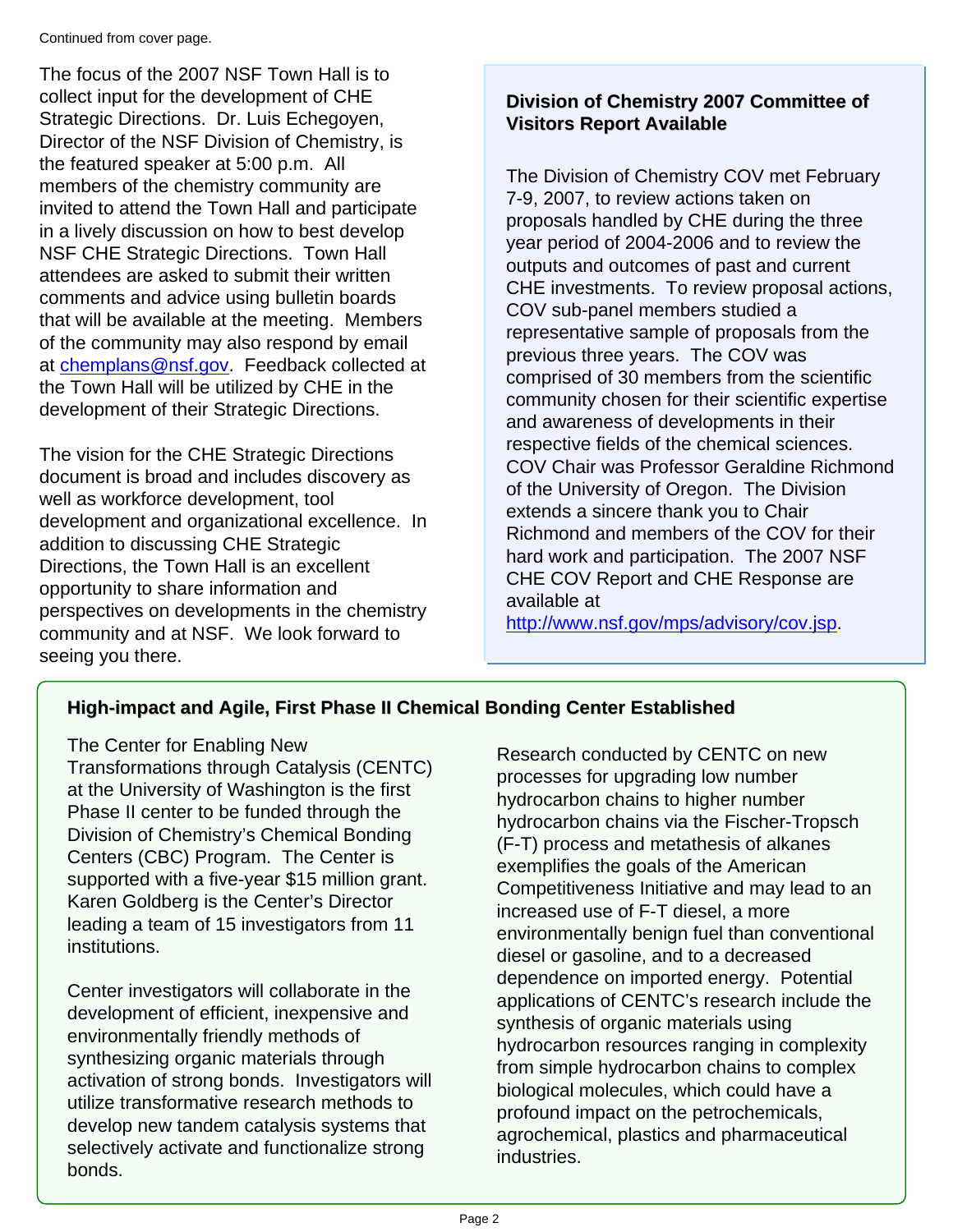

**Chemistry Centers Program to Offer Phase NIBIB. The workshop report is available at <br><b>Competition in FY 2008 Canadia Competity** *Center Center Into Venhancing ovation wustledu/* Rela

With the announcement of the first CBC  $\overrightarrow{a}$  may be viewed at Phase II award (see previous article), the Chemistry Centers Program is entering an exciting expansion phase. During this time, NSF will support the formation of centers that can address major, long-term basic chemical research problems that are highrisk but potentially high-impact because they will attract broad scientific and public interest. Center teams may include researchers from other disciplines and from academia, industry, government laboratories and international organizations. Funded centers will be agile structures that can respond rapidly to emerging opportunities and make full use of cyber infrastructure to enhance collaborations.

Centers are selected through a multi-stage peer-reviewed process. Phase I awards are \$500,000 per year for 3 years and allow a team to explore new research ideas and to develop a convincing case for a much larger effort. Successful Phase I awards may compete for Phase II funding, which is estimated at \$3 to \$4 million per year for 5 to 10 years.

The Chemistry Centers Program ran a Phase I competition in spring of 2007 and is planning another Phase I competition in FY 2008. If you are interested in learning more about this program, contact the cognizant Program Officers: Katharine Covert at (703) 292-4950, [kcovert@nsf.gov](mailto:kcovert@nsf.gov) or Raima Larter at (703) 292-5344, [rlarter@nsf.gov](mailto:rlarter@nsf.gov).

**Looking for Principal Investigators Who Have Succeeded in Obtaining Patents, Forming Startups, Selling Licenses or Otherwise Advancing Their Discoveries Toward Economic Impact**

The need to accelerate the return on basic research investments was a major finding of the "*Sustaining America's Competitive Edge: Enhancing Innovation and Competitiveness Through Investments in Fundamental Research*" workshop cosponsored by NSF CHE, NIST, and <http://enhancinginnovation.wustl.edu/>. Related material from the Council for Chemical Research

[http://www.ccrhq.org/docs/CCR\\_Study\\_Phase\\_II](http://www.ccrhq.org/docs/CCR_Study_Phase_II_Measure_for_Measure_PPT.ppt) Measure for Measure PPT.ppt.

Because of the workshop's findings, the Division of Chemistry would like to hear about Principal Investigator (PI) success in obtaining patents, forming startups, selling licenses or otherwise advancing PI discoveries toward economic impact. We especially want to be informed of results from NSF Chemistry grants, even if they have long expired and/or the connection is indirect. Information about the success timeline is also useful. PIs are asked to use the best practices for writing and formatting highlights, available at

<http://www.nsf.gov/mps/che/nuggets/nuggets.jsp>, to describe their economic impact successes. PIs should submit highlight(s) to their CHE Program Officer or to Janice Hicks, CHE Executive Officer, *[jhicks@nsf.gov](mailto:jhicks@nsf.gov).* 

The American Competitiveness Initiative (ACI) document has a graphic showing the basic research that went into inventing the iPod. The graphic is available at

[http://www.whitehouse.gov/news/releases/2006/](http://www.whitehouse.gov/news/releases/2006/05/20060519-2.html) [05/20060519-2.html,](http://www.whitehouse.gov/news/releases/2006/05/20060519-2.html) American Competitiveness Initiative, ACI Full PDF Document, page 11. The Division of Chemistry challenges PIs to develop and submit to CHE a comparable graphic for some prominent piece of chemical technology such as an antidepressant drug, fuel additive, new material, or a forensic analyzer. PIs should submit an ACI-related graphic to their CHE Program Officer or to Janice Hicks, CHE Executive Officer, *jhicks@nsf.gov.*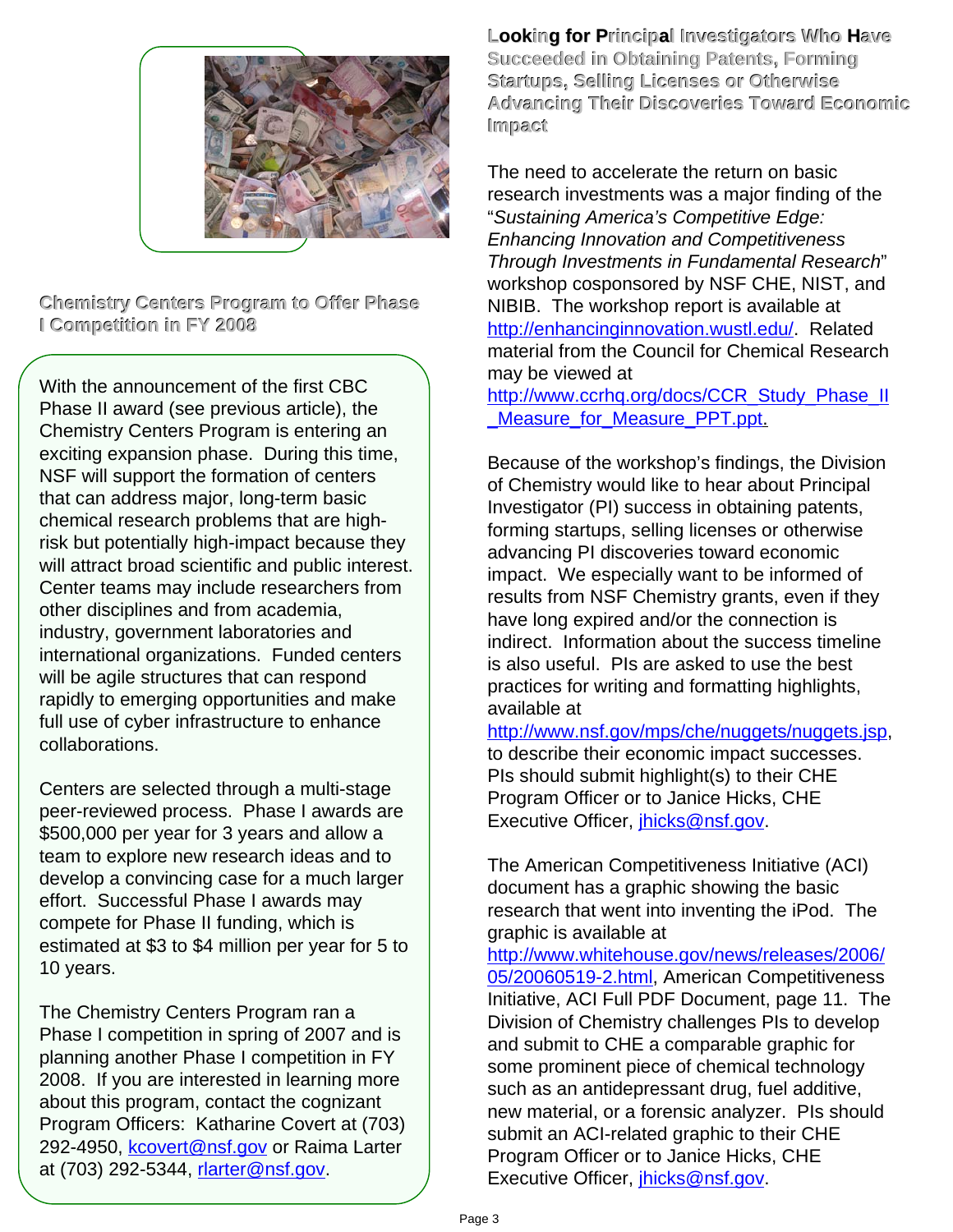### **Personnel Changes and Availability of Positions within the Division of Chemistry**

The Division of Chemistry congratulates several staff members who have been appointed as permanent Program Directors. Appointees include Carol Bessel of the Inorganic, Bioinorganic and Organometallic (IBO) Chemistry Program; Tingyu Li of the Organic and Macromolecular (OMC) Chemistry Program; and Zeev Rosenzweig of the Analytical and Surface Chemistry (ASC) Program.

The Division welcomes Luigi Marzilli as a rotator. Luigi is from Louisiana State University and is assisting the IBO Chemistry Program. The Division welcomes the following rotators who will be joining CHE soon: Wilfredo Colon, Gerald Hammond, Stuart Licht, Carlos Murillo, and Philip Shevlin. Wilfredo will assist the Chemistry Education Programs and comes to the Division from the Rensselaer Polytechnic Institute. Gerald is based at the University of Louisville and will join the OMC Chemistry Program. Stuart is from the University of Massachusetts Boston and will work with the Physical Chemistry (PC) Program. Carlos will assist the Chemistry Instrumentation Program and is from Texas A&M University. Philip is an emeritus faculty at Auburn University and will be joining the OMC Chemistry Program.

For their distinguished service, the Division of Chemistry bids a fond thank you and farewell to four of its long-term off-site rotators: Ken Doxsee of the OMC Chemistry Program (11 yrs.), John Gilje of the IBO Chemistry Program (12 yrs.), Joyce Guest of the PC Program (7 yrs.), and Steven Bernasek of the ASC Program (14 yrs.). Ken will remain at the University of Oregon where he has been appointed as the Associate Vice Provost. Both John and Steven will resume fulltime duties as Professors of Chemistry at James Madison University and Princeton University, respectively. Over the years, the Division of Chemistry and the chemistry community have benefited greatly from the contributions of these rotators.

The Division thanks Ron Christensen, Bob Kuczkowski, and Martin Pomerantz for their service as rotators. Ron served in the PC and Chemistry Education Programs and returns to Bowdoin College. Bob assisted the Chemistry Instrumentation Program and resumes his duties at the University of Michigan. Martin worked for

the OMC Chemistry Program and returns to the University of Texas - Arlington. The Division also thanks Robert Cruz for serving as a Program Assistant on detail from the Division of Mathematical Sciences. His assistance during the CHE COV was particularly valuable. A complete listing of current staff may be found at [http://www.nsf.gov/staff/staff\\_list.jsp?org=CHE.](http://www.nsf.gov/staff/staff_list.jsp?org=CHE)

The Division of Chemistry asks you to consider serving as a Program Officer should your circumstances permit it, and to help us identify other individuals who might serve in this capacity. Rotators (Program Officers) are responsible for planning, coordinating, and managing programs that support research, education, and human resource development in the chemical sciences. Applicants should have a Ph.D. or equivalent training in the chemical sciences, extensive knowledge of one or more chemistry subfields, and at least six years of successful independent research activity. Applicants should be familiar with the chemistry community and have administrative experience. Other important attributes are strong verbal and written communication skills, organizational skills, facility in using technology tools, and the ability to work effectively on a team. If you are interested in serving as a rotator, please see

[http://www.nsf.gov/pubs/2006/nsf06056/nsf06056.j](http://www.nsf.gov/pubs/2006/nsf06056/nsf06056.jsp) [sp](http://www.nsf.gov/pubs/2006/nsf06056/nsf06056.jsp).

The majority of the Chemistry Division's 23 Program Officers are rotators, and they bring fresh insights to CHE's work at NSF. Rotators can maintain their research programs while working at the Foundation. NSF provides time, travel resources, and use of technology to enable rotators to stay in touch with co-workers at their home institutions. Rotator positions are typically held for one or two years, but other arrangements are possible. Rotators not only serve the community and help to shape chemistry, but they also have excellent opportunities for professional development and establishment of new research directions upon returning to their laboratories. Applicants interested in rotational positions should send an email describing their interest and CV to the Chemistry Division Director, Luis Echegoyen, at [lechegoy@nsf.gov.](mailto:lechegoy@nsf.gov) NSF is an equal opportunity employer committed to employing a highly qualified **staff that reflects the diversity of our nation.**